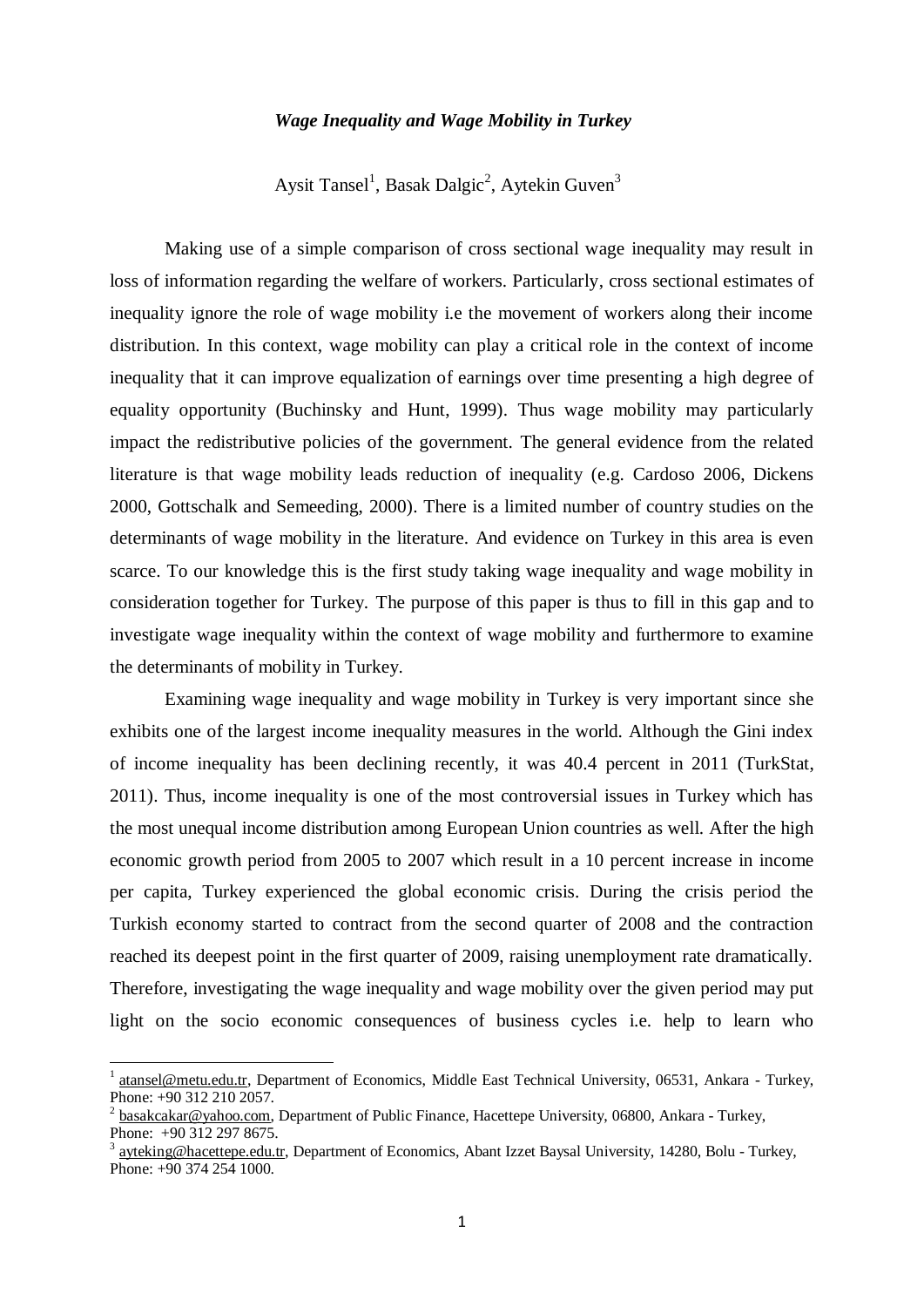profited/lost most from the expansion/contraction periods, while it will undoubtedly have important implications in terms of redistributive policies in Turkey. Our study will also find which demographic or educational groups experience higher wage inequality and/or higher wage mobility during the period in question. These findings will indicate the demographic and educational groups that the policy makers should primarily pay attention to and will be useful in terms of reducing wage inequality and increasing wage mobility in Turkey.

In this context, using data from Income and Living Conditions Surveys (SILC) collected by TurkStat we investigate not only the extent of wage inequality and wage mobility but also the determinants of wage mobility in Turkey. Utilizing four year panels over the period 2005-2010 we shed some further light on the wage mobility and wage inequality taking the crisis period in consideration.

While income inequality can be measured by wage differentials between and within demographic groups such as age, gender and education level, wage mobility can be decomposed into its between- and within-group differences as well. In this scope, we search wage inequality and wage mobility for different demographic groups and decompose it into its between and within components.

We use different measures of wage inequality. First of all, we use the 20th/80th, 15th/50th and, 50th/85th percentiles in order to investigate the patterns at the middle, lower and upper part of the wage distribution respectively. In order to shed further light on wage inequality we also apply wage inequality measures that take into account the entire wage distribution each of which focuses on specific parts of the wage distribution (Cowell, 2011). The first one is the widely used Gini index:

$$
I_{Gini} = \frac{1}{2N^2 \bar{y}} \sum_{i=1}^{N} \sum_{j=1}^{N} |y_i - y_j|
$$

Where  $y_i(y_i)$  is the income of individual  $i(j)$ ,  $\bar{y}$  is the average income of the population and N is the number of individuals in the population.

Other inequality measures we utilize search for different parts of the earnings distribution. In contrast to Gini which is particularly sensitive to the middle of the distribution, the Theil index is sensitive to inequality of both tails of the wage distribution.

$$
I_{Theil} = \frac{1}{N} \sum_{i=1}^{N} \frac{y_i}{\bar{y}} \log \left(\frac{y_i}{\bar{y}}\right)
$$

We also employ mean log deviation which is also known as Theil's L measure. It is particularly sensitive to the lower tail of the distribution.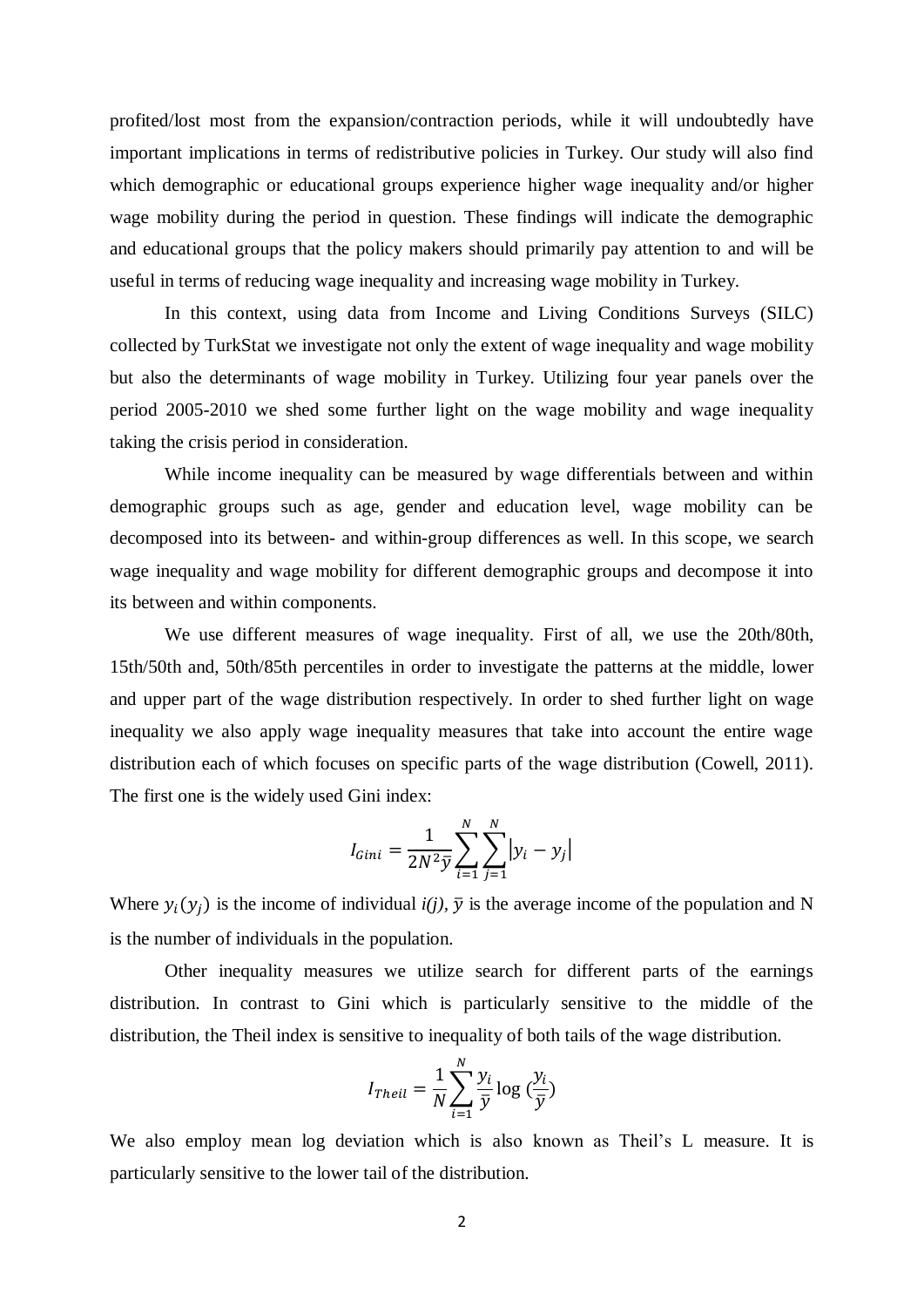$$
I_{MLD} = \frac{1}{N} \sum_{i=1}^{N} \log \left(\frac{y_i}{\bar{y}}\right)
$$

We further decompose the Theil measures of inequality across different subgroups of the population. We define three classes of demographic subgroups for our analyses. The first one reveals the gender differences. The second class comprises of three subgroups according to the age of individuals (15-24, 25-54, 55-65). And the third class is constituted by three subgroups according to the education level of individuals as high-skilled, medium-skilled and low-skilled. Accordingly, the between-group components are due to the differences in observable demographic characteristics while within-group components remain unexplained.

In order to capture the dynamic components in wage distribution we calculate a mobility index following Buchinsky and Hunt (1999) by which we measure the percentage reduction in single year inequality when earnings are averaged over T years.

$$
M = 1 - \frac{I(\frac{1}{T}\Sigma_{t=1}^T y_t)}{\Sigma_{t=1}^T \eta_t I(y_t)}
$$

Where  $\eta$  is the earnings occuring in year t as proportion of total earnings occuring in the T year time horizon,  $y_t$  is the vector of individual wages in year t.

Similar to inequality indices we decompose our mobility measure into its within and between-group components. And in order to put further evidence on wage mobility and its determinants, we examine individual transitions between the deciles of the wage distribution throughout our analysis period. After we devide the distribution of each year into deciles, we compose transition matrices to capture the patterns of wage mobility over time. And then we investigate these corresponding transition probabilities explicitly employing a multinominal logit model. As controls we consider individual characteristics (gender, age, education level, marital status), household characteristics (number of children and elderly in the house, employment status of the partner), and job related characteristics (occupation etc.).

We expect that this study will provide useful information about the structure and dynamics of the labor market in Turkey. It will also provide information about the socioeconomic groups that are adversely affected by the global crisis while examining this issue before, during and after the crisis. Further the study will also provide a guide to the policy makers about which demographic or socioeconomic groups experience high or low wage inequality and high or low wage mobility. Identifying these groups will be useful for the policy makers.